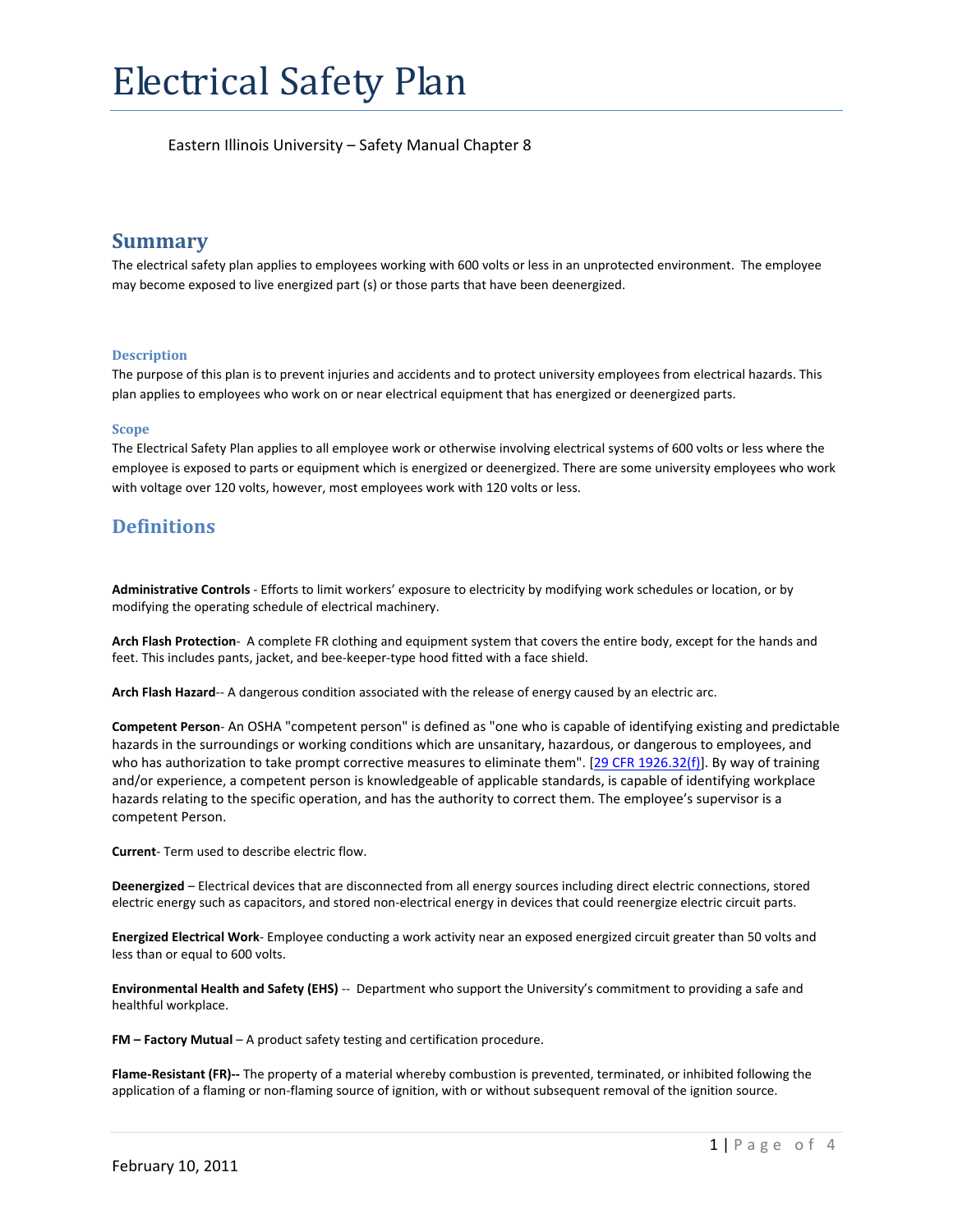FPN: Flame resistance can be an inherent property of a material, or it can be imparted by a specific treatment applied to the material.

**GFCI**—Ground Fault Circuit Interrupter, provides additional protection from shocks by shutting off current to the equipment when a change in electricity is sensed.

**Grounding** – A safe path between electricity and the earth, preventing leakage of current.

**High Voltage**‐ is a electrical system or equipment operating with a voltage over 600 volts.

**Low Voltage**—is a electrical system or equipment operating with a voltage under 600 volts.

**Qualified Person**‐ A person, designated by Eastern Illinois University such as the employees of the Electrical Shop, who by reason of experience or instruction have demonstrated familiarity with the operation to be performed and the hazard involved with working on electrical equipment.

**UL**- Underwriter Laboratories is an independent product safety testing and certification organization.

**Voltage**—Electric potential or potential difference assigned to a circuit or system expressed in volts.

# **Responsibilities**

The goal of the electrical safety program is to ensure that all employees understand the hazards associated with electric energy and are capable of performing the necessary steps to protect themselves and their coworkers.

Primary responsibilities include:

- Hazard identification
- **Training**
- Reporting/correcting safety hazards

#### Employees

- Work safe at all time
- Are aware of electrical safety issues
- Comply with safe operating procedures when working with electrical equipment
- Attend appropriate safety training.
- Report safety concerns

Supervisors, Managers, Deans and Directors

- Provide a safe working environment, provide Personal Protective Equipment if required
- Ensure staff are trained, qualified, and authorized to work on electrical equipment
- **Serve as a Competent Person in the work place**
- Conduct periodic hazard analysis of work areas
- Correct identified safety hazards
- Notify EHS representatives of new hires, retirements, transfers, terminations, etc. that may affect the list of employees covered under Electrical Safety Plan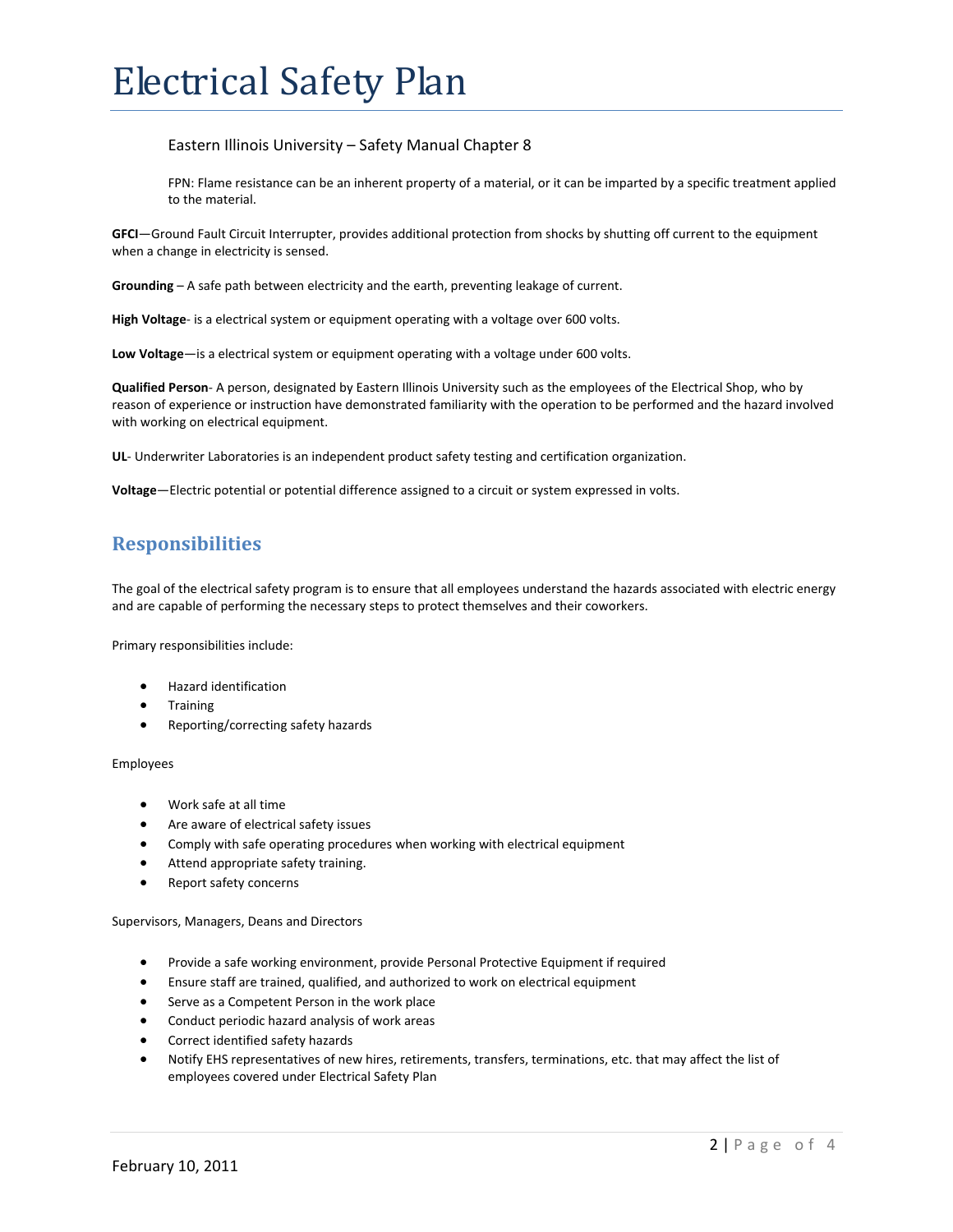#### EH&S

- Provide assistance in identifying electrical safety issues
- Provide electrical safety training for campus staff
- Review electrical equipment safe operating procedures as necessary

#### Facilities Management

- Ensure that all authorized or qualified persons have received appropriate levels of training
- Ensure appropriate Personal Protective Equipment is provided to authorized or qualified staff who work with electrical equipment

# **Plan Components**

Any voltage may be dangerous if you become inadvertently become part of the electrical circuit. Working on electrical circuit should be performed by trained experienced employees.

### *Precaution for all staff:*

- Unplug or deenergized all electrical equipment before working on the electrical parts or circuit.
- Extension cords are used for a temporary power source. Do not plug power strips into extension cords.
- Inspect all cords and electrical equipment on a regular frequency for damages and sign of overheating.
- Never pull the cord from the socket, grasp the plug to unplug from the wall outlet.
- All electrical devices must be properly grounded with a three wire plug unless the equipment is double insulated.
- Never use cord in wet area unless you are protected by a GFIC device.

### *Lab, Stage, Art Studio and Facilities Management*

- Never work on electric devices with an operation voltage of 600 volts or greater while energizes. Facilities Management will need to take extras measures to protect employees during energize work.
- Be aware of your electrical surrounding, look for electrical hazards.
- Ensure that all authorized or staff have received appropriate training in order to operate equipment.
- Electric equipment must be deenergized before moving or working on the equipment.
- Maintain a three‐foot clearance around electrical panels.
- Always follow lockout/tag-out procedures when working on electrical equipment (Lockout/Tag-out Program). See University Safety Manual Chapter 15 http://www.eiu.edu/~environ/manual/Safety%20Manual%20Chapter%2015.pdf
- Wear appropriate Personal Protective Equipment (PPE) such as safety glasses, rated rubber gloves, rated rubber sleeves, insulated boots, and face shield.
	- o University Safety Manual 4‐12.35 *Personal Protective Equipment* ‐‐ Approved protective headgear shall be worn by all personnel when: Employees are present in areas where a hazard exists from falling or flying objects or from other harmful contacts or exposures or where there is a risk of injury from electric shock, hair entanglement, chemicals, or temperature extremes.
- Never override safety devices such as electrical interlocks.
- Remove all rings, key chains or other metal objects when working around electricity.
- Wear appropriate personal protective equipment, such as eye protection and insulated gloves, as needed.
- Never use metal ladders when working near energized wiring.
- *Battery Handling* **29 CFR 1910.268(b)(2)(i)**
	- o Eye protection devices which provide side as well as frontal eye protection for employees shall be provided when measuring storage battery specific gravity or handling electrolytes, and the employer shall ensure that such devices are used by the employees. The employer shall also ensure that acid resistant gloves and